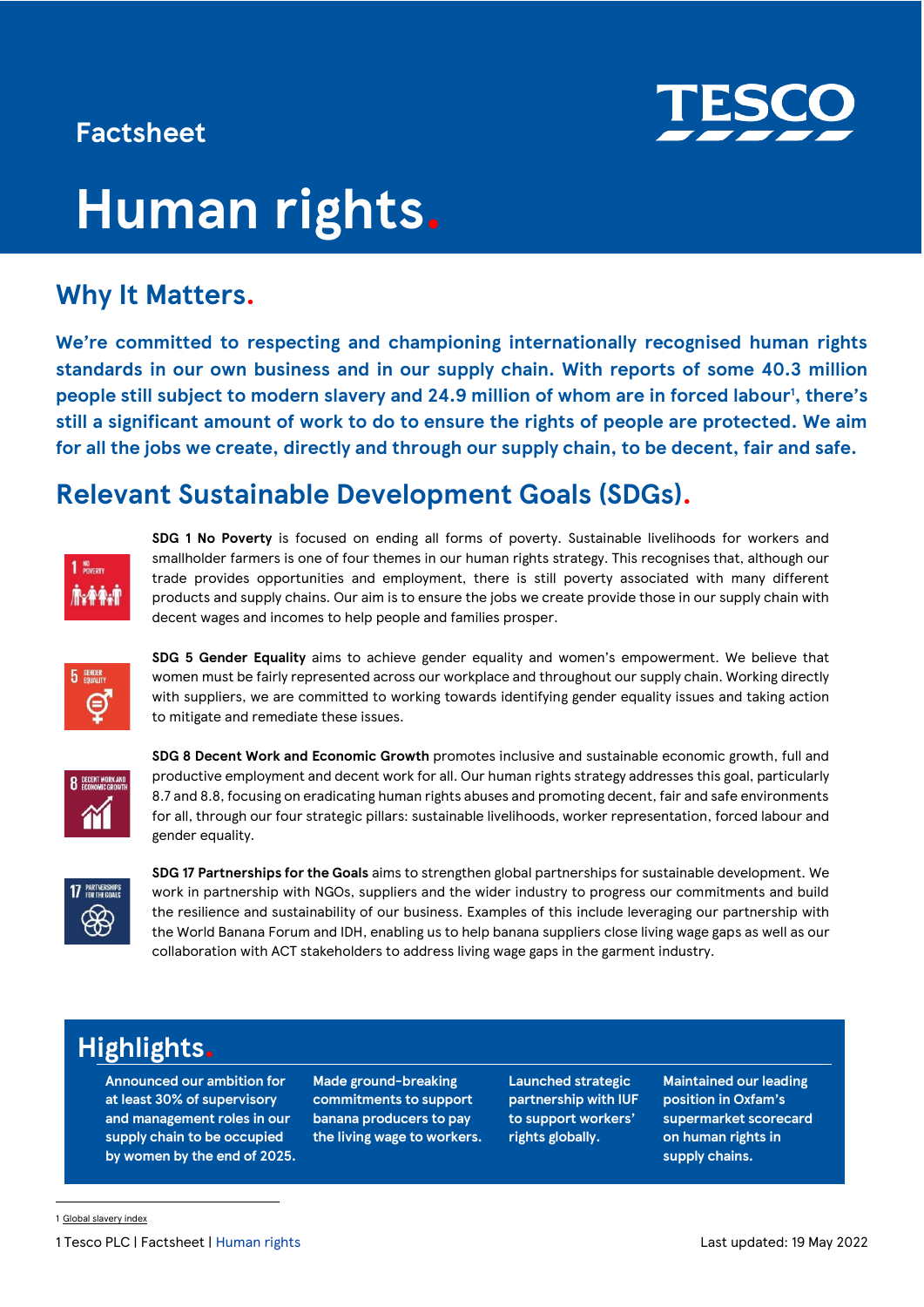## **Our Approach.**

**We are committed to upholding the highest human rights standards to ensure that everyone who works with or for us is treated with dignity and respect, always.** 

As a leading multinational retailer, our supply chain has a global reach. As a founding member of the Ethical Trading Initiative (ETI) we are committed to upholding th[e ETI Base](https://www.ethicaltrade.org/)  [Code](https://www.ethicaltrade.org/) across our supply chain. We focus on the most serious risks to workers throughout our supply chain in food, clothing and general merchandise, working transparently with NGOs, unions and others to identify and address these risks. We know that many issues are systemic and that we can't tackle them on our own, which is why we strive to collaborate with others to find ways to address them.

We take our responsibilities seriously, both as an employer and a member of the community.

Our approach is aligned to the UN [Declaration of Human](https://www.un.org/en/universal-declaration-human-rights/)  [Rights,](https://www.un.org/en/universal-declaration-human-rights/) the International Labou[r Organization's Core](https://www.ilo.org/global/standards/introduction-to-international-labour-standards/conventions-and-recommendations/lang--en/index.htm)  [Conventions](https://www.ilo.org/global/standards/introduction-to-international-labour-standards/conventions-and-recommendations/lang--en/index.htm) and the [UN Guiding Principles on Business](https://www.ohchr.org/documents/publications/guidingprinciplesbusinesshr_en.pdf)  [and Human Rights.](https://www.ohchr.org/documents/publications/guidingprinciplesbusinesshr_en.pdf)

We are committed to improving transparency across our supply chain and publish our full list of first tier food and grocery non-food suppliers, including overall supplier names, addresses, countries of origin and workforce numbers.

#### **Read more about our first-tier food and grocery non-food suppliers [here.](https://www.tescoplc.com/media/758348/60585v13en-human-rights-requirements-for-food-and-grocery-non-food-suppliers_for-plc-publication.pdf)**

#### **Managing risk**

⊟

Responsible sourcing, including risks associated with exploitation of workers and human rights breaches, forms one of our Group principal risks and is monitored and assessed as part of our risk management framework. Our due diligence process helps to ensure that we are identifying and then focusing our resource in areas of highest risk, wherever this is in the supply chain. Ensuring Human Rights are respected across our clothing and general merchandise supply chains is delivered by dedicated resource based at seven regional Tesco Sourcing offices, in line with the Tesco Group Human Rights approach.

Our due diligence process was developed through consultation with 25 internal and external stakeholders including suppliers, industry bodies, governmental bodies, and civil society groups.

The framework has five key focus areas:

- **Establishing a broad perspective** beyond our immediate business and tier 1 suppliers.
- Determining our priorities based on the highest areas of risk.
- **Identifying effective processes** to avoid, reduce and manage risk.
- **Defining key methods** for rectifying abuses and remediating human rights breaches.
- **Developing learning strategies** to consider new information and learn from past performance.



#### **Read more about our approach to assessing human rights risk [here.](https://www.tescoplc.com/sustainability/human-rights/)**

#### **Priority areas**

Focusing on priority areas identified through our due diligence process, we then seek to work collaboratively with our suppliers, wider industry, civil society and, where appropriate, policymakers to mitigate human rights risks. Actions include:

#### Tea

Collaborating with the wider industry through our membership of the [Global Tea Coalition](https://www.tescoplc.com/sustainability/documents/policies/tesco-and-multi-stakeholder-initiatives-for-responsible-sourcing/) to identify, quantify and ultimately close living wage and living income gaps in key sourcing origins.

#### Bananas

Working with all our banana producers globally, we have shared our new approach an[d commitments to close living](https://www.tescoplc.com/blog/tesco-commits-to-paying-the-living-wage-gap-to-banana-producers/)  [wage gaps in our UK banana supply chain.](https://www.tescoplc.com/blog/tesco-commits-to-paying-the-living-wage-gap-to-banana-producers/) We continue to identify opportunities to gain visibility and overcome the barriers to increasing wages for workers.

#### Rice

Exploring opportunities with our suppliers to support the uptake of the Sustainable Rice Standard by farmers in key sourcing regions.

#### Cocoa

Engaging and assessing cocoa traders on their actions and progress to improve farmer livelihoods through [Retailer](https://retailercocoacollaboration.com/)  Cocoa [Collaboration](https://retailercocoacollaboration.com/)

#### Coffee

Exchanging good business practice, reporting our certified coffee purchases, driving innovation and joining forces to create a resilient, sustainable coffee industry through our membership of the [Global Coffee Platform.](https://www.globalcoffeeplatform.org/)

#### **Clothing**

Collaborating with stakeholders involved in the ACT initiative (Action, Collaboration, Transformation) to achieve living wages for workers in the global garment industry through collective bargaining at industry level.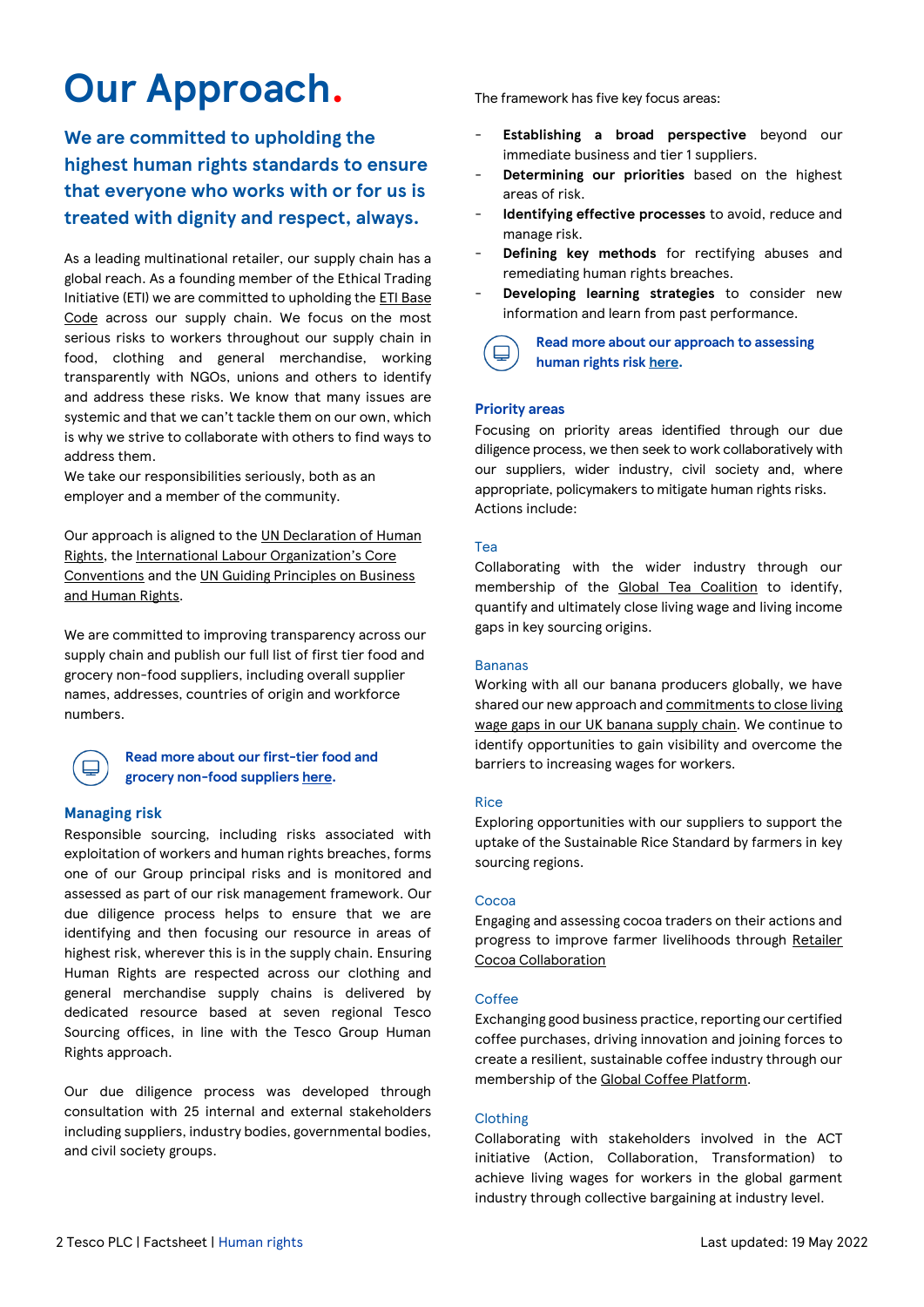

**[Read more about our approach to Human](https://www.tescoplc.com/media/759020/tesco_modern_slavery_statement_2022.pdf)  [Rights in clothing and general merchandise](https://www.tescoplc.com/media/759020/tesco_modern_slavery_statement_2022.pdf)  [supply chain](https://www.tescoplc.com/media/759020/tesco_modern_slavery_statement_2022.pdf)**

#### **Taking action and addressing root cause**

We recognise that, in many cases, we cannot uphold and raise human rights standards without first addressing the root causes which undermine them. The four themes of our human rights strategy do this by adopting a systemic approach to key human rights challenges:

**[Sustainable livelihoods:](https://www.tescoplc.com/sustainability/publications/policies/downloads/sustainable-livelihoods-supply-chain-strategy/)** Working with employers, trade unions, and NGOs to identify living wage benchmarks, highlight gaps and act at a local and global level. Actions include:

- − Making new commitments to address **closing the living wage gap in our UK banana supply chain**. We are now committed to paying the living wage gap to banana producers equivalent to the volumes we source.
- − Working collaboratively with suppliers and the wider industry across our tea, coffee, cocoa, rice and clothing supply chains to **improve the incomes** of workers and farmers.

[Modern Slavery](https://www.tescoplc.com/sustainability/documents/policies/modern-slavery-strategy-1/)**:** Supporting initiatives that combat modern slavery around the world such as helping migrant workers. Actions include:

- Sharing an **updated modern slavery strategy** that considers the longer-term impacts of the COVID-19 pandemic and labour market changes on workers.
- Agreeing a timebound action plan with all supply chain actors following an independent **Human Rights Impact Assessment (HRIA)** of Tesco's prawn supply chain in Vietnam.
- Continuing to work in collaboration with industry experts to address systemic modern slavery risks through relevant multi-stakeholder initiatives and partnerships such as the Leadership Group of Responsible Recruitment, Issara Institute and Responsible Car Wash Scheme.



**Read more in ou[r Modern Slavery Statement](https://www.tescoplc.com/modernslavery/)***.*

**[Gender equality:](https://www.tescoplc.com/sustainability/publications/policies/downloads/gender-supply-chain-strategy/)** Promoting women in leadership positions, equal rights, effective grievance mechanisms and female representation – particularly in regions that lack equality in law. Actions include:

- Working with our direct suppliers towards the ambition for **at least 30% of supervisory and management roles to be occupied by women by the end of 2025.**
- Addressing sexual harassment and discrimination, including supporting the establishment of gender sensitive grievance mechanisms.
- Encouraging women's committees and/or women's participation in elected worker committees, through the dissemination and implementation of new worker representation guidance, and other targeted interventions.
- Addressing gender stereotypes, including investing in training and education for men and women.

**[Worker representation:](https://www.tescoplc.com/sustainability/publications/policies/downloads/our-approach-to-human-rights/)** Promoting dialogue between trade unions, suppliers, industry organisations, certification & audit companies, and governments to champion workers' rights. Actions include:

- Launching a new strategic partnership with the **global federation of trade unions, IUF** (International Union of Food, Agricultural, Hotel, Restaurant, Catering, Tobacco, and Allied Workers Association). This partnership will help us understand the root causes of systemic issues facing global food supply chains and support workers' rights globally. There will be a specific focus on how women in global food supply chains can benefit from effective grievance mechanisms, freedom of association and trade union representation.
- Engaging strategic suppliers on the importance of worker representation via the ETI resources on freedom of association, collective bargaining and worker representation.



**Read more about how we are acting on human rights [here.](https://www.tescoplc.com/sustainability/documents/policies/our-approach-to-human-rights/)**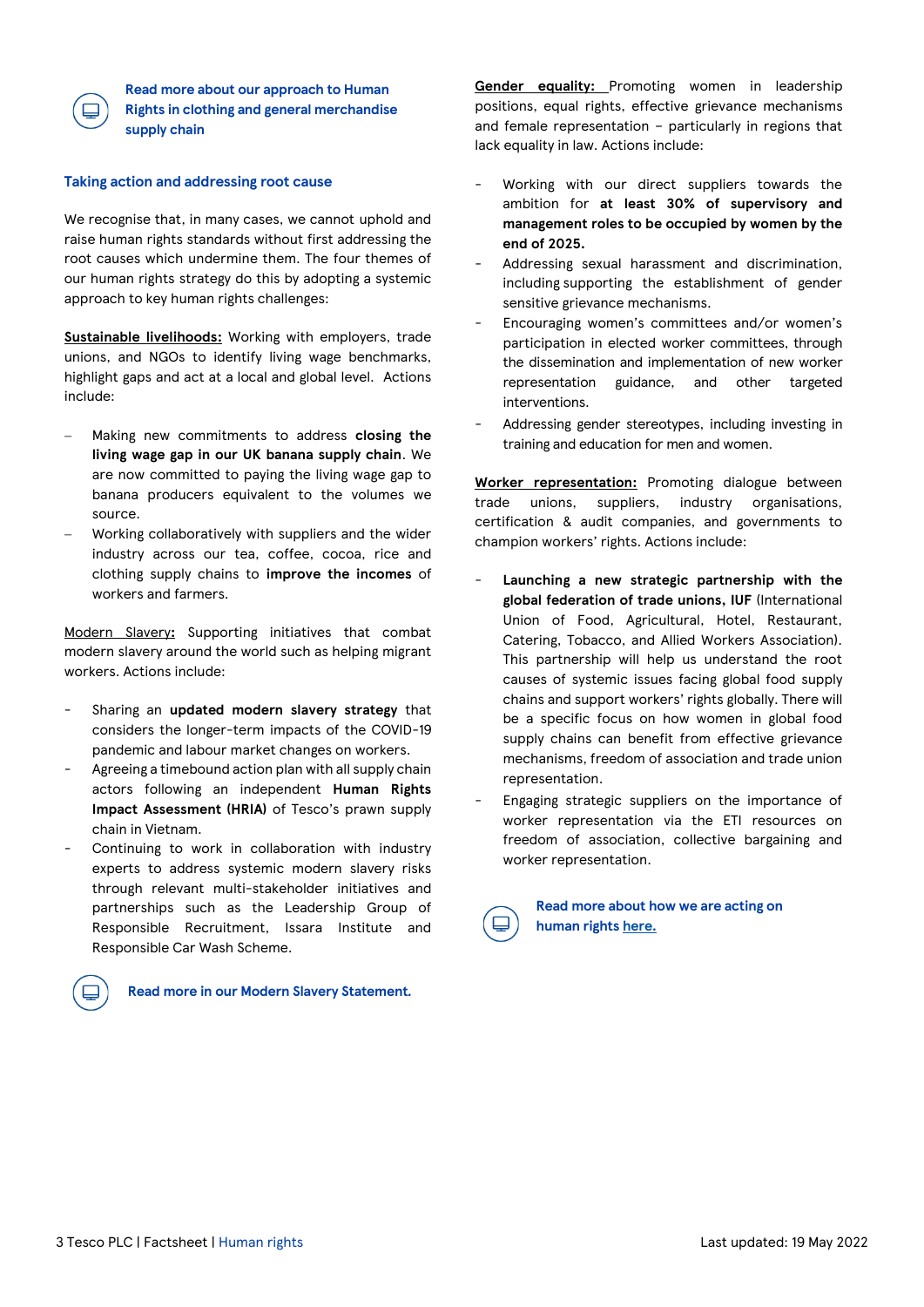## **Awards and Benchmarks.**

#### **Oxfam, Behind the Barcodes**

We have maintained first position in Oxfam's Behind the Barcodes 2022 supermarket scorecard on human rights in supply chains. Largely in recognition of our efforts on grievance mechanisms, establishing our IUF partnership and our advocacy work on gender equality, this year our score increased to 61%.

#### **Corporate Human Rights Benchmark (CHRB)**

In 2020 we secured the leading retailer position in the agricultural products benchmark with 21.5/26. The benchmark did not take place in 2021.

#### **World Benchmarking Alliance**

The Food and Agriculture Benchmark produced by the WBA assesses 350 keystone companies across the entirety of the food system, from farm to fork. It covers three dimensions where transformation is needed: nutrition, environment and social inclusion. In the 2021 Benchmark we ranked 7th overall and first of the food retailers assessed.

#### **Know the Chain**

Know the Chain assesses the 43 largest companies in the food and beverage sector every two years. The 2020 benchmark ranked Tesco first out of the 43 companies with a score of 65/100. The benchmark did not take place in 2021.

## **Performance.**

| Company-wide data                                            |                                                                                                                   |         |         |         |                      |
|--------------------------------------------------------------|-------------------------------------------------------------------------------------------------------------------|---------|---------|---------|----------------------|
| <b>Commitment</b>                                            | <b>KPIs</b>                                                                                                       | 2018/19 | 2019/20 | 2020/21 | 2021/22              |
| <b>Respecting human</b><br>rights across the<br>supply chain | Percentage of high-risk<br>tier 1 supplier sites with<br>audits in the last year                                  | 98%     | 97%     | 97%     | $95%$ <sup>(a)</sup> |
|                                                              | Percentage of high-risk<br>tier 1 supplier sites where<br>critical nonconformances<br>(NCs) have been identified. | 63%     | 62%     | 39%     | 34% (b)              |
|                                                              | Percentage of high-risk<br>tier 1 supplier sites that<br>have closed out critical<br>NCs within six months        | 89%     | 97%     | 71%     | 91%                  |

(a) Ongoing COVID-19 restrictions in some regions have affected 2021/22 audits. In addition, as we saw our audit programme support improvements to working conditions and human rights practices in line with our standards, the frequency of audits at a small number of sites reduced (see methodology section below).

(b) Last year saw a sharp decline in the percentage of high-risk tier 1 supplier sites with NCs identified. This was linked to limitations on the scope and frequency of audits in some locations due to COVID-19 restrictions and this has continued in 2021/22. Further, our enhanced training targeting high and medium-high risk non-food suppliers has helped to lower non-conformances. Where critical non-conformances are identified but remain unresolved to our satisfaction, we make the difficult decision to cease working with such sites.





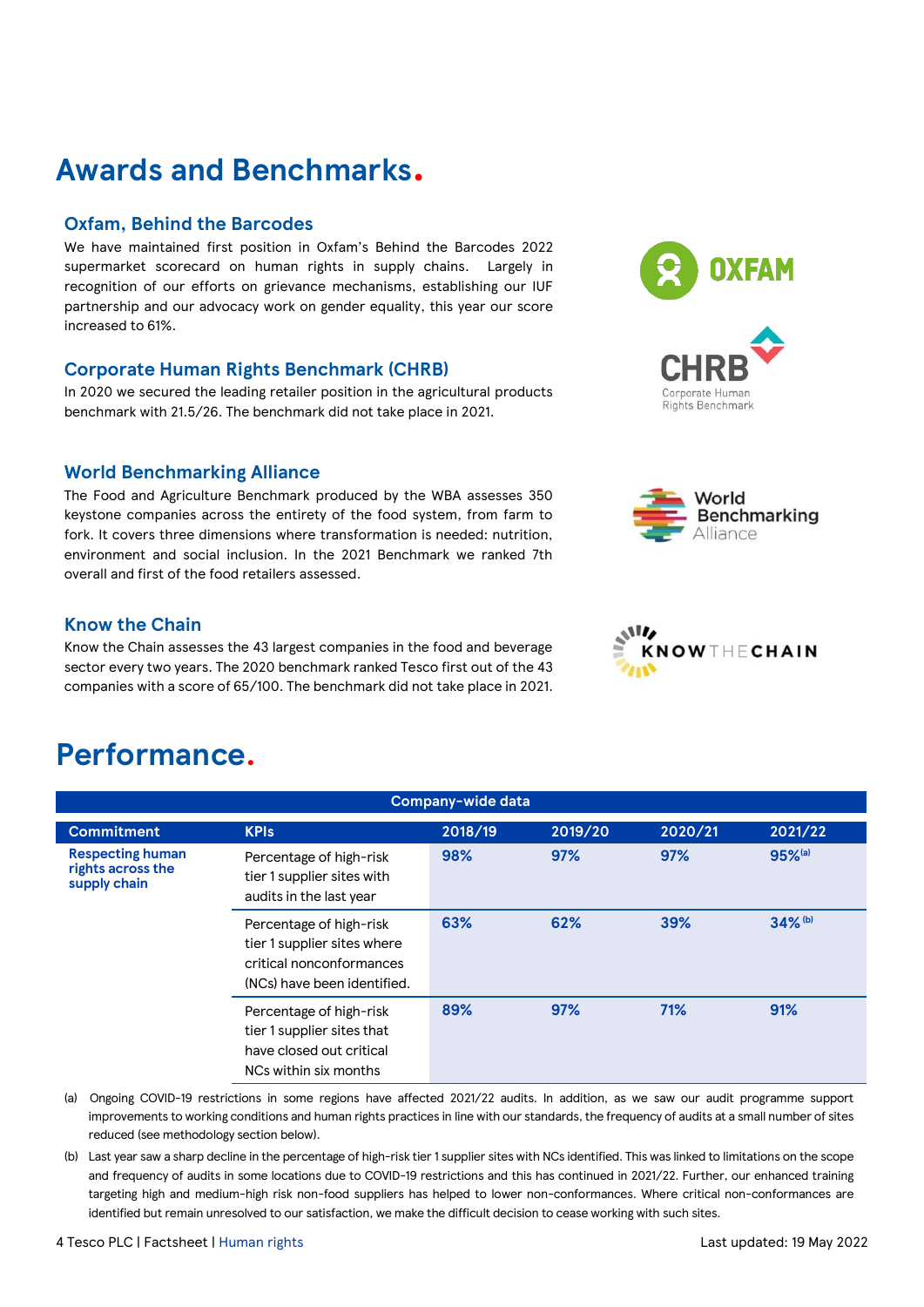## **Methodologies.**

#### **How we measure our progress**

We track our progress in respecting human rights across the supply chain in a number of ways including audits, supplier and worker engagement, evaluations of the multi-stakeholder initiatives we participate in and independent benchmarks. We focus on three KPIs that track the performance of our high-risk suppliers in meeting our human rights standards. We primarily use the SEDEX Members Ethical Trade Audit (SMETA) to ensure adherence to our standards. SEDEX is a leading online platform for companies to manage and share information aimed at improving working conditions in global supply chains. Enhanced methodology disclosures are included to provide visibility of audit processes.

Tesco uses ethical risk ratings, based on a number of external indices, to identify those sites which are in a high-risk country and require an annual audit.

Tesco accepts four types of audits or certifications:

- SMETA audits conducted by Tesco approved/ recognised auditor(s) employed by Tesco approved/ recognised audit providers
- SA8000 certificate
- Tesco's audit conducted by the Tesco in-house Responsible Sourcing team.
- ICTI Ethical Toys Programme (IETP Certificate)

A brief description on each of the three methodologies for our KPIs can be found below.

#### **Percentage of high-risk tier 1 supplier sites with audits in the last year**

Defined by tier 1 suppliers (those that supply directly to Tesco UK, ROI and Central Europe) operating in countries identified as "high-risk countries" by the Food Network of Ethical Trade (FNET) or other country risk ratings. SEDEX Members Ethical Trade Audits (SMETA) are conducted annually – where suppliers are required to resolve all non-compliances outlined in a corrective action plan report to ensure compliance with ETI Base Code and local law. We also accept the three alternative audits/certifications listed above. Sites with no NCs identified in their last two annual audits may be granted a reduced audit frequency of every two years.

Data is collected monthly as part of the compliance reporting via the SEDEX Advance system for SMETA audit and SA8000 and IETP Certificates. This process covers both food and non-food suppliers.

#### **Percentage of high-risk tier 1 supplier sites where critical non-conformances (NCs) have been identified**

Defined by tier 1 suppliers (those that supply directly to Tesco UK, ROI and Central Europe) where critical NCs were identified through the SMETA audit conducted (or other accepted alternative certifications and audits as previously listed). We require critical NCs to be reported immediately and monitor their closure within stipulated timelines, depending on the nature of the non-conformance.

#### **Percentage of high-risk tier 1 supplier sites that have closed out critical NCs within six months**

Defined by tier 1 suppliers (those that supply directly to Tesco UK, ROI and Central Europe) where NCs were addressed within six months of the SMETA audit (or other accepted alternative certifications and audits as previously listed). We exclude sites from our calculations where six months has not elapsed since the audit date, therefore the data relates to sites audited during the first six months of the year. Outside of this calculation, all critical NCs are monitored to ensure they are closed out.

All critical NCs must be addressed as soon as possible and some can be fixed immediately e.g. fire exit routes unblocked. For more complex NCs we require a track record of improvement to be established over a couple of months e.g. a sustained change to working hours. These then need to be independently verified. We therefore apply the sixmonth remediation of critical NCs as the outer time limit.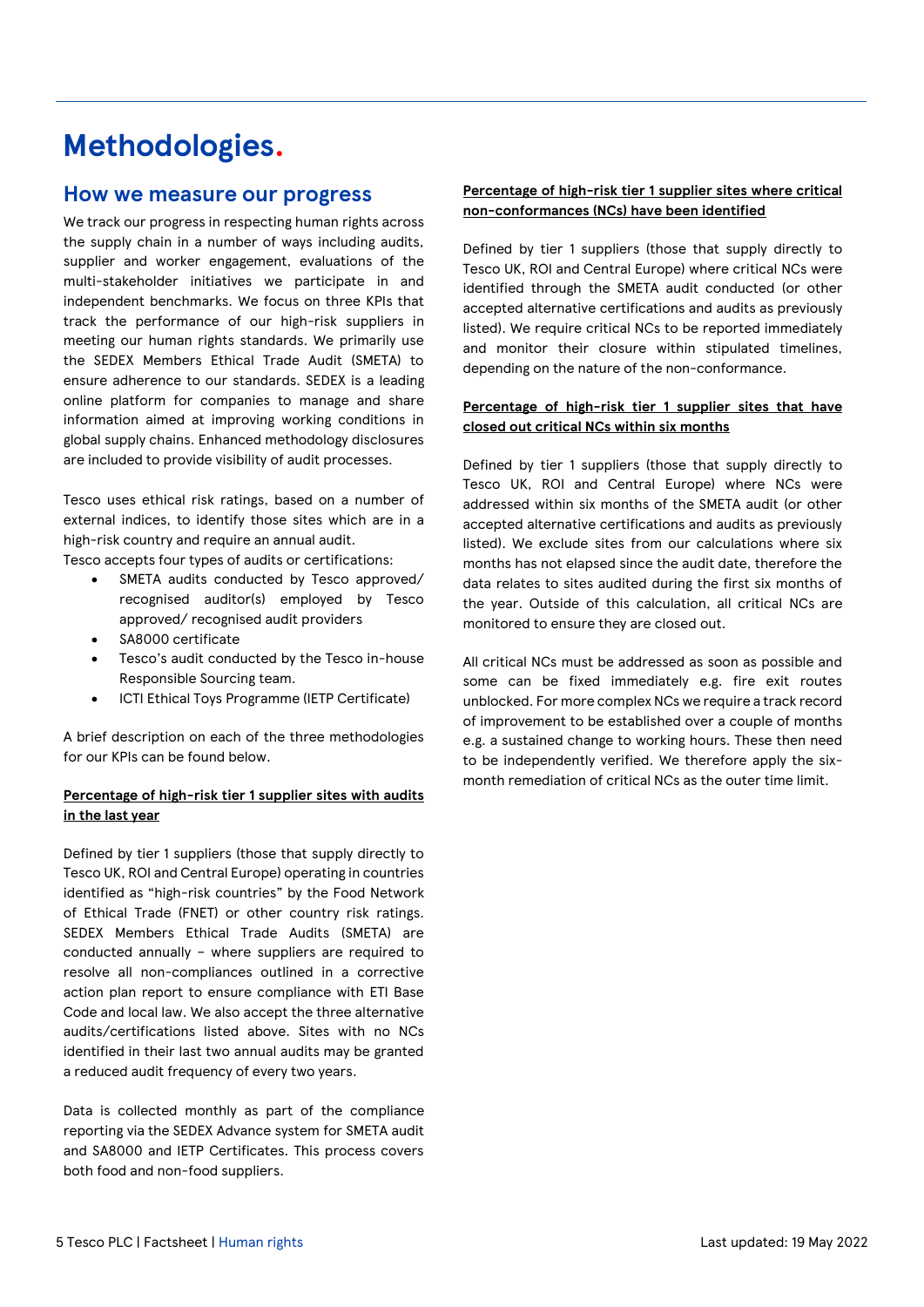## **Looking ahead.**

The COVID-19 pandemic has impacted our suppliers in many ways exacerbating human rights issues already in place, creating new levels of vulnerability for the most atrisk groups and compounding poverty related issues. We will continue to focus on high-risk supply chains, upholding our audit programme and addressing root causes, to raise standards and protect human rights.

#### **Commitments and targets**

#### **Sustainable Livelihoods:**

We are committed to identifying living wage and income benchmarks and targeting action in our priority supply chains. For example, from January 2024, we will only source from banana producers who pay a living wage to all workers no matter the volumes sourced by Tesco.

#### **Modern slavery:**

We are committed to tackling modern slavery and working with our suppliers to verify that zero workers' pay for a job in 100% of primary sites in Thailand and Malaysia by the end of 2022. We are also expanding our training to further teams in 2022, prioritising colleagues who are likely to come across potential instances of exploitation within our supply chains.

#### **Worker representation:**

We are committed to working to remove barriers to effective worker representation in our supply chains, in 2022 we will be supporting the development and implementation of online supplier training aimed at increasing the number of effective worker committees in UK and global food supply chains. This project will be coordinated by the Food Network for Ethical Trade (FNET) and implemented in collaboration with other retailers and industry stakeholders.

#### **Gender equality:**

We are committed to identifying gender equality issues in our operations and supply chain and working to mitigate and remediate these. We will be developing mentoring and training programmes that support women to fulfil their potential in accessing leadership positions. Our ambition is for our direct suppliers to have at least 30% of supervisory and management roles be occupied by women by the end of 2025.

#### **Read more about our approach**

#### **More Information**

[Human rights overview](https://www.tescoplc.com/sustainability/human-rights/)

[Human rights in the supply chain: Sustainable livelihoods](https://www.tescoplc.com/sustainability/documents/policies/sustainable-livelihoods-supply-chain-strategy/)

[Human Rights in the supply chain: Forced labour](https://www.tescoplc.com/sustainability/documents/policies/modern-slavery-strategy-1/)

[Human Rights in the supply chain: Gender equality](https://www.tescoplc.com/sustainability/documents/policies/gender-equality-supply-chain-strategy/)

[Human Rights in F&F and GM](https://www.tescoplc.com/sustainability/human-rights-in-ff-gm/)

#### **Policies**

[Human Rights policy](https://www.tescoplc.com/sustainability/documents/policies/our-approach-to-human-rights/)

[Human Rights Requirements for Food and Grocery](https://www.tescoplc.com/media/758348/60585v13en-human-rights-requirements-for-food-and-grocery-non-food-suppliers_for-plc-publication.pdf)  [Suppliers](https://www.tescoplc.com/media/758348/60585v13en-human-rights-requirements-for-food-and-grocery-non-food-suppliers_for-plc-publication.pdf)

[Modern Slavery Statement](https://www.tescoplc.com/media/759020/tesco_modern_slavery_statement_2022.pdf)

**Supply chain transparency**

[Primary first-tier food suppliers](https://www.tescoplc.com/media/758347/primary-supplier-list_jan-2022.pdf)

[Primary first-tier clothing suppliers](https://www.tescoplc.com/media/758484/80632v10en-responsible-sourcing-manual-clothing-and-general-merchandise-suppliers.pdf)

[Global tea suppliers](https://www.tescoplc.com/media/758315/tesco-global-tea-suppliers-list-dec-21.pdf)

#### **Benchmarks**

[Corporate Human Rights Benchmark](https://www.worldbenchmarkingalliance.org/corporate-human-rights-benchmark/)

[Oxfam Behind the Barcodes](https://policy-practice.oxfam.org/resources/behind-the-barcodes-2022-supermarket-scorecard-and-data-621358/)

[Know the Chain](https://knowthechain.org/)